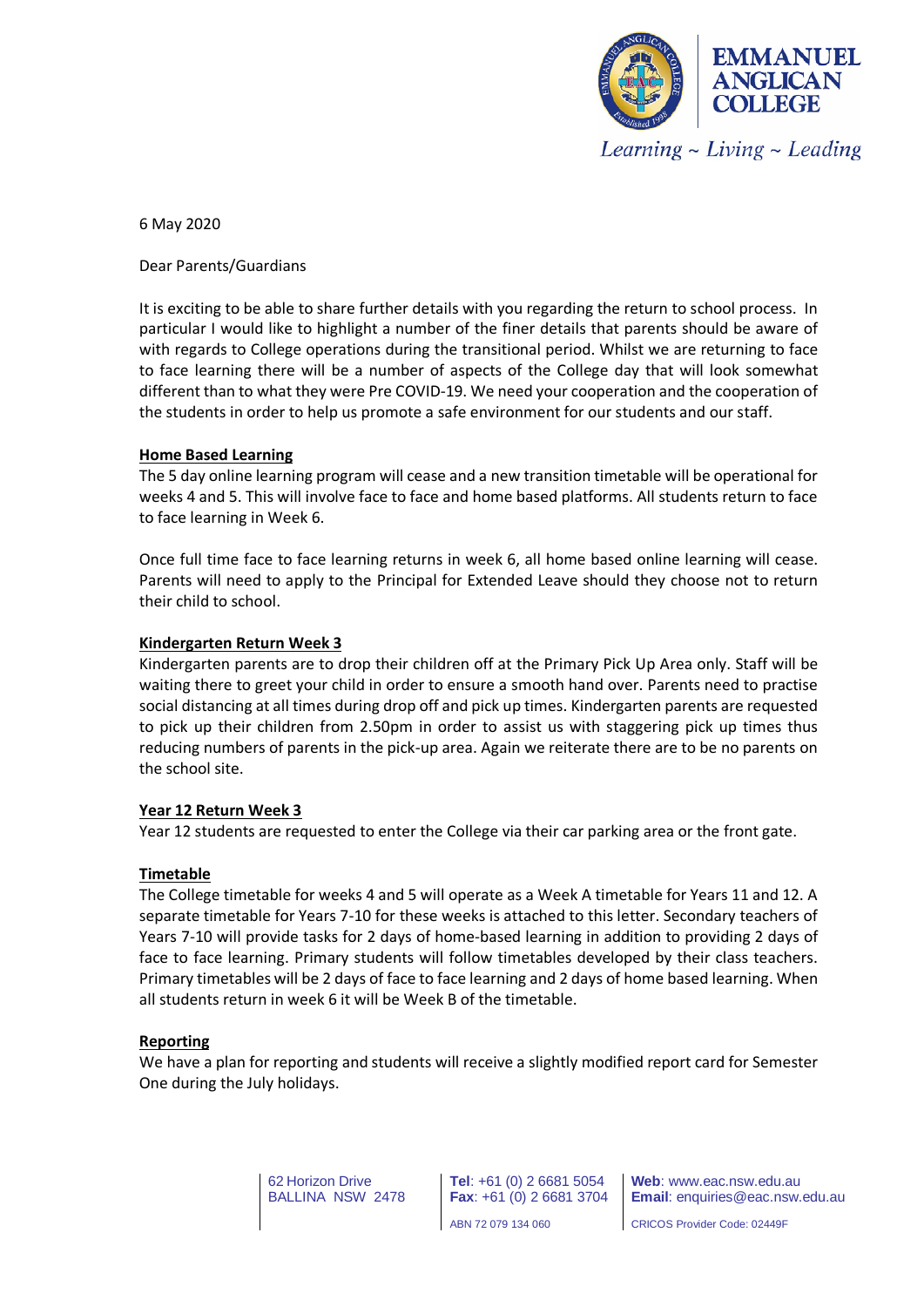

## **Canteen**

The canteen will be operating on an order only system, reducing queueing to promote social distancing. Parents need to be aware that this structure will be in place for the rest of the term.

## **Drop off and Pick Up On an Ongoing Basis**

Parents are requested to drop off and pick up their children where possible in order to reduce the number of students using public transport. Parents are asked not to get out of the car where possible and to avoid socialising due to social distancing rules.

## **Access to the Oval**

Oval access will be rostered to year levels and each year level will only be able to have access on the relevant day. This is to reduce crowding.

## **Movement around the College**

Students will be instructed to move in certain directions around the College in order to reduce crowding and physical contact when transitioning between lessons and at breaks.

## **Library**

Access to the library will be on a roster basis for all year levels. The library will not be open after school in the short term.

#### **Lockers**

Locker area access will be out of bounds until Week 7. This will be reviewed after this time. Students will have supervised access on their first day back to collect all items.

## **Access to College Grounds**

Parents or visitors will not be permitted on the premises and the office will not be open for physical enquiries. The only exceptions to this will be parents of the ELC who have to take their children to the gate to sign them in. Parents will be respectfully asked to leave the campus if they are on site. All of these parental access rules are to reduce contact and gathering sizes among the community. We need your support with regards to College access.

## **Student Areas**

Students will be confined to set areas during recess and lunch. These set areas are for each year level and this has been decided upon to reduce the contact across year levels. Students will be asked to observe social distancing practices when eating lunch and when socialising during breaks.

## **Bubblers**

Students will be asked to not drink out of bubblers. Bubblers can only be used to refill water bottles.

## **PE Uniform**

On days when students have PDHPE or sport they will be permitted to wear their sports uniform to and from school. This is to eliminate crowding in change room areas.

> 62 Horizon Drive BALLINA NSW 2478

**Tel**: +61 (0) 2 6681 5054 **Fax**: +61 (0) 2 6681 3704 ABN 72 079 134 060

**Web**: www.eac.nsw.edu.au **Email**: enquiries@eac.nsw.edu.au